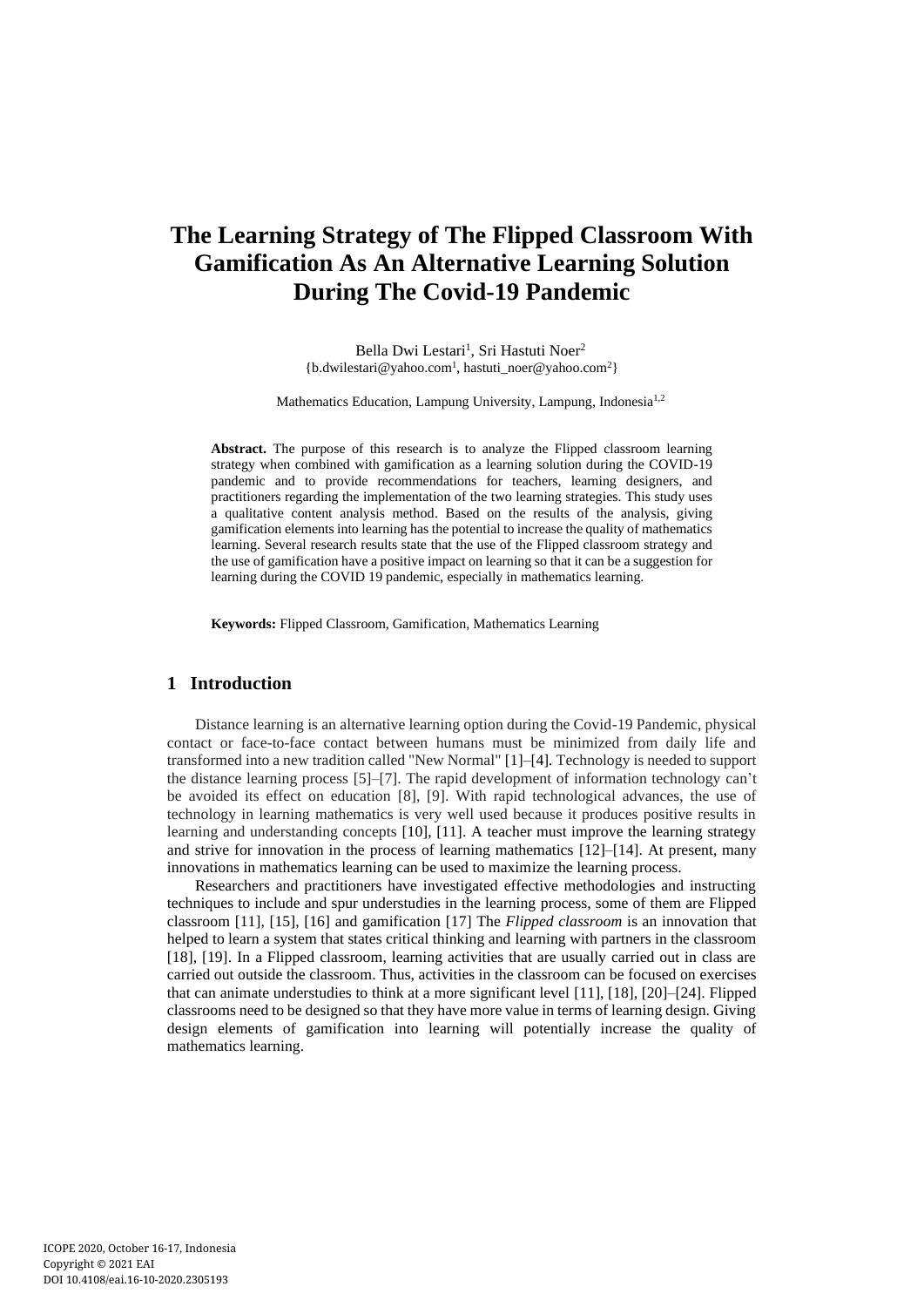Gamification is the concept of applying the principles and mechanisms of play in non-game activities, especially in education*.* This learning utilizes components in games or computer games that plan to persuade understudies, as ideas that utilization game-based mechanics, style, and thinking games to connect with understudies, rouse activities, advance learning and solve problems. Based on previous research, the use of learning Flipped classroom and gamification has been widely used in various studies [17], [18], [21], [25]–[33]. However, there have been no previous studies that analyzed the Flipped classroom learning strategy combined with gamification as a learning solution during the COVID-19 pandemic. Therefore, this article will discuss how the Flipped classroom learning strategy combined with gamification as a learning solution in the COVID-19 pandemic and as input for future education. Therefore, the novelty in this article is to discuss the Flipped Classroom learning strategy when combined with gamification and the implementation of these two strategies in learning during the COVID-19 pandemic.

# **2 Method**

#### 2.1 Research Design

The qualitative analysis method is the research design used in this study. A topical investigation that focusing on the connection between substance and setting which comprises of ordering, putting together, contrasting, and separating hypothetical ends from different articles or exploration [1].

#### 2.2 Participant

Participants in this study consisted of 20 literature that discusses Flipped classroom learning strategies and gamification, the literature used is an article sourced from various databases such as Scopus, Springer, IEEE explore, and ScienceDirect. The author analyzes abstracts and related contexts to generate some ideas or find relationships in finding learning strategies for Flipped classroom and gamification. This study uses several criteria, the sample criteria include inclusion criteria that determine whether or not the sample can be used. The inclusion criteria in this study were a literature that was selected to be a participant published between 2014-2020, related to flipped classrooms and gamification aimed at describing flipped classrooms and gamification.

### **3 Result and Discussion**

#### 3.1 The Flipped Classroom

In the 21st century, one of the learning strategies is a flipped classroom. In learning with the flipped classroom, to maximize time in the classroom, students are given a video, which is an instructional video created by the teacher. The video is given to students before learning begins. [18], [34]. When in class, the teacher helps students who have difficulties and provides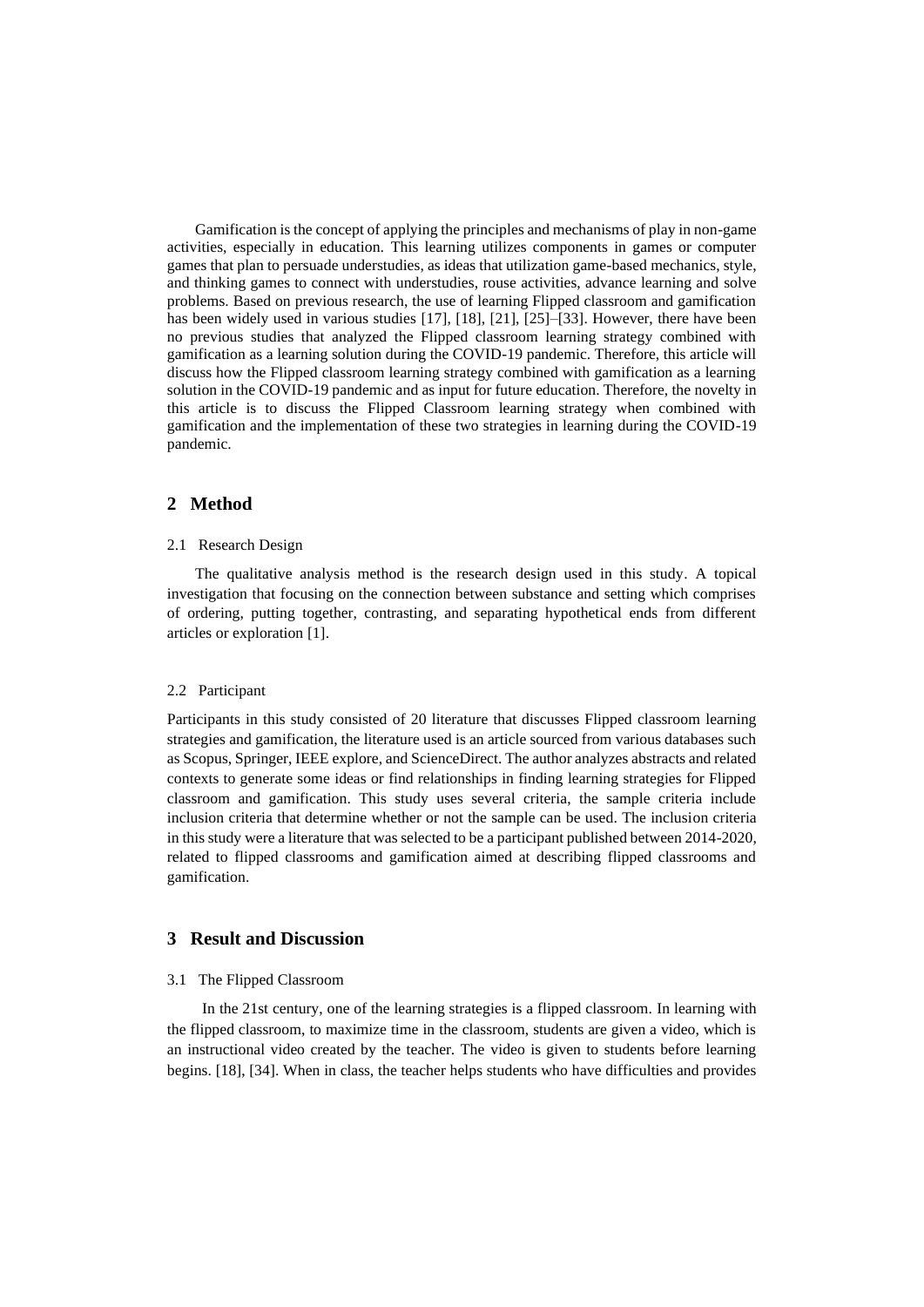problems or activities that are more challenging for students who have understood the concept of the lesson [24]. There are four pedagogical dimensions to explain why the flipped classroom supports student-centered learning theory, namely personalization, higher-order thinking, selfdirection, and collaboration [20]. In Bloom's Taxonomy, cognitive levels such as remembering and understanding can be done with the help of instructional video instructional in Flipped classroom learning, meanwhile, learning in the classroom is focused on the cognitive level of application, analysis, evaluation and creating [21], [31]. The basic principle of this flipped learning is that time outside the classroom is very structured, preparation for assessment can be done before learning in class by the teacher, time in class must involve the process of problemsolving and cooperative discussion, and teacher feedback is done in the classroom. Some things that must be considered in this learning are the importance for teachers to compile instructional videos, students know the material through videos that are done before learning in the classroom, students are given a stimulus to make preparations, students' knowledge is assessed before class starts and classroom learning involves higher-order thinking processes [21]. Examples of instructional videos made by teachers in Flipped classroom learning can be seen in Figure 1



**Fig 1.** Examples of instructional videos used in learning Flipped classroom

#### 3.2 Gamification

Gamification is the concept of applying the principles and mechanisms of the game in non-game activities into learning [32], [33]. Nick Pelling was the first person to use the term gamification in 2002. Gamification is a learning approach using elements in games or video games to motivate students in the learning process, gamification can maximize the enjoyment and engagement of the learning process, besides this media can be used to capture things that interest students and inspire them to continue to learn. [35] Gamification building engagement with certain groups. The steps of applying gamification in learning recognize the learning objectives, determine the big idea, create a game scenario, create a design of learning activities, build groups, and apply game dynamics. Many gamification services can be used in learning,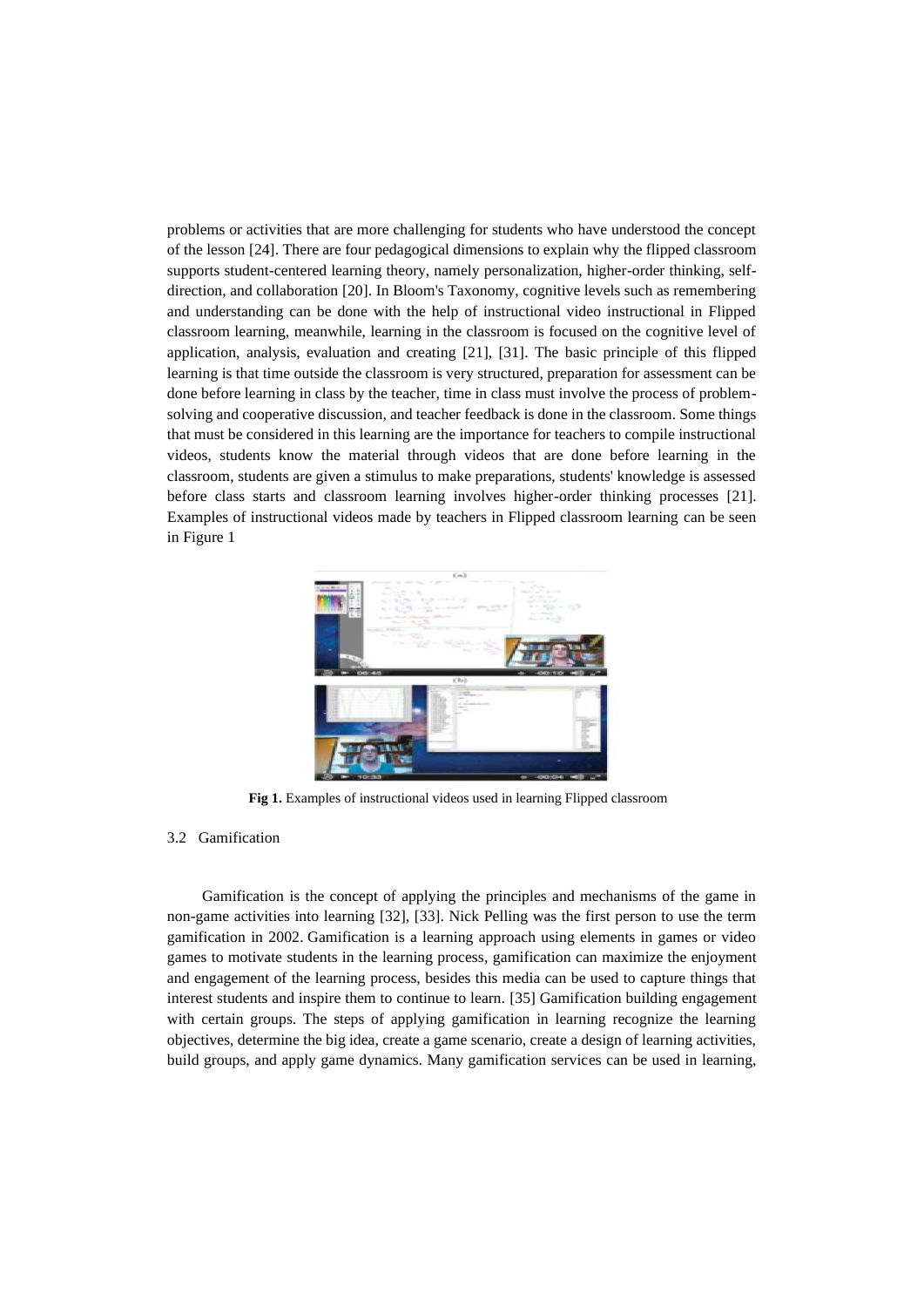Juan José Bullón et all uses two well-known gamification services namely Socrative and Kahoot. [29]. Socrative is a student response system that allows teachers to create quizzes or interactive games that involve students directly or in real-time, while Kahoot is a multiple choice quiz game or discussion and survey that can be used by anyone and is not limited to the level of age and subject matter. In Barbara's research, examples of Kahoot and Socrative application forms can be seen in Figure 2 [21]



**Fig 2.** Kahoot and Socrative application

### 3.3 Relevant research on using flipped classroom and gamification

Based on some previous research that has been done, research related to the application of Flipped classroom learning has been carried out, research by Chung Kwan Lo & Khe Foon Hew states that students in Flipped classroom classes significantly outperform students in traditional classes and independent studies online. Also, Flipped classroom learning encourages students' cognitive involvement for the better. The students 'interview findings show that peer interaction in learning Flipped classroom is very important to encourage students' mathematical achievement and cognitive involvement [18]. Kaushal et al Chang state that there are significant differences between the implementation of the flipped classroom and conventional learning, a significant difference is seen in student achievement and motivation, ie students with flipped classroom learning are better than students in conventional classes. In the flipped classroom, students with low achievement get more attention from the teachers and discuss problems to understand the concept. Therefore, learning like this can help those who have low achievement to improve their performance in learning [11]. Betty Love, Angie Hodge, Neal Grandgenett & Andrew W. Swift in their research they found that students in flipped classrooms continued to perform better than students in traditional classes on the final exam, which represented conceptual understanding. This result is important because students in flipped classrooms not only learn the mathematical skills required in linear algebra but also students are more interested in enjoying the class because it triggers and maintains students' interest in mathematics is very important[36]. Barbara M. Johnston explained that most students liked the learning videos made by the teacher. The flipped classroom is still recommended to be applied in learning because it suits different student learning styles, and time in class can be used more productive [21]. Caleb Adams & Anthony Dovein their study stated that participation in Flipped classroom learning substantially increased achievement. However, there was no difference between students'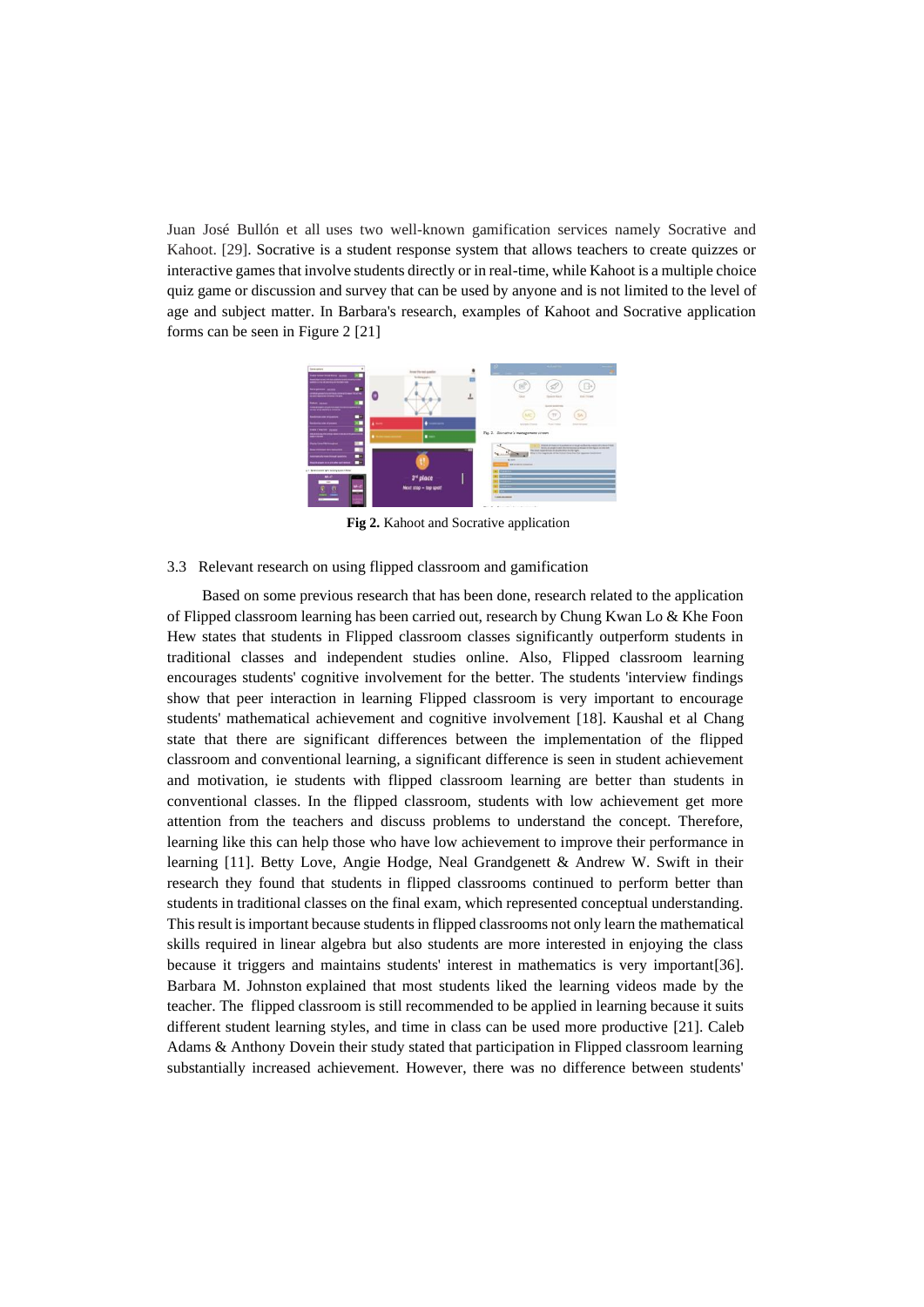beliefs about learning mathematics between the two groups. To understand the success of Flipped classroom learning students must focus on instructional videos and a consistent presence is needed in practicing the techniques shown in lecture videos and class learning. [24]

Research on gamification has also been widely applied in several previous studies, Yogi Udjaja, Vincent Sadino Guizot dan Natalia Chandra in their research developing gamificationbased interactive learning games to support students understanding mathematical material, the purpose of this application is to help students to learn mathematics interactively and attractively and be used to convey mathematical material easily[28]. Andrey V. Kirillova in his research mentioned that gamification can help create a beneficial learning environment, ensure high involvement of all participants in the education process, significantly reduce the impact of adverse factors in learning. Gamification can increase student motivation for a long time, turning student training into educational and interesting games. Games can generate interest in students, create a pleasant learning environment, and continue to motivate to move to the next level, get awards, and complete assignments. Gamification, changing student behavior to contribute to the formation of new habits. This can be in the form of modernization of educational space aimed at improving students' attitudes towards learning, planting healthy lifestyles, skill-building, and others. New habits students have the desired effect of creating a more effective education system. Juan José Bullón revealed that, Subsequent to dissecting the criticism given by understudies through polls, it appears to be that the utilization of gamification devices, for example, Socrative and Kahoot is invited. The best approach to improve understudies' discernments in this field is to give more opportunity to address questions or make tests, every understudy can follow their means. In any case, it very well may be said that utilizing this plan in all tests will decrease parts of amusement and appeal. The advantage for the instructor is that they can actuate understudy support. By utilizing Socrative or Kahoot, understudies are compelled to react, which causes them to build up their aptitudes and abilities. Additionally, utilizing this gamification can permit space for understudies to think. However, not exclusively in the discussion advanced along these lines, yet cooperation is additionally encouraged[29]

#### 3.4 Strategy Flipped Classroom is combined with gamification in mathematics learning

Learning strategies make the learning process more active, learning strategies depend on the teaching methods used by the teacher. [37]. During the COVID-19 pandemic, face-to-face learning must be reduced to minimize the spread of the coronavirus, especially in the learning process at school. One learning method that can be applied is the flipped classroom, which provides student-centered learning facilitation through online learning. In this Flipped classroom, students are required to be responsible for their learning outside the classroom. This is realized by learning through learning videos provided by the teacher. In this way, students will be ready to do learning in class, time in class can be optimized by active and innovative learning, such as discussion, problem-solving, presentations, or project-based learning. The concept of student-centered learning offered by flipped classroom must indeed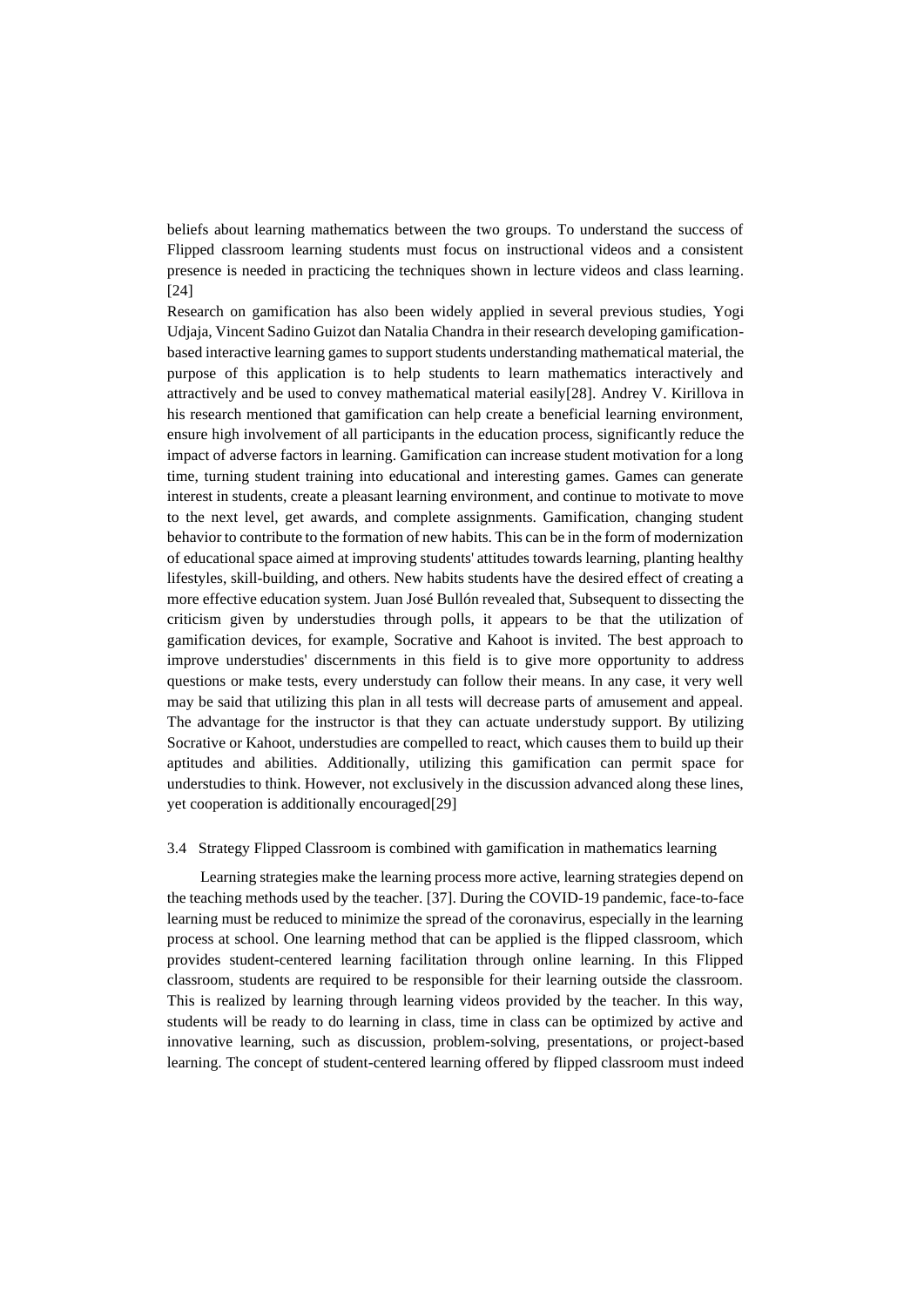be supported by students' willingness to learn. In other words, students must have high motivation to follow the entire stages of the flipped classroom, starting from watching video learning outside the classroom, discussing solving problems in the classroom, and working on assignments or projects given by the teacher. Therefore, teachers and learning designers need to provide mechanisms that can ensure the high motivation of student learning to remain. To do this, gamification can be applied in learning Flipped classroom. The use of game design elements in gamification will help meet students' needs for competence, autonomy, and relationships.

To see an illustration of the use of gamification in the flipped classroom, the next will be discussed mathematical learning design that has been implemented by Lo & Hew, which has combined Flipped classroom and gamification into mathematics enrichment classes. When outside the classroom, students are asked to watch learning videos to recall the material they have previously learned and study the basic material. After that, students work on online follow-up exercises. The execution of this exercise is aimed at making students able to apply their knowledge and understanding after they watch the video. Class activities begin with quizzes and review pre-learning materials. After that, students listened to the teacher's brief presentation and continued with individual exercises and problem-solving in groups. In this learning system, game design elements are used in the learning management system. These elements are points, badges, progress charts, and leaderboards. Points are awarded to students if they watch videos, complete online follow-up exercises, and additional assignments. Badges are given when students have completed all pre-learning activities before class. A different badge is also given if students complete all pre-learning activities each week. The progress graph is used to show the progress of the student learning process every time. Finally, leaderboards are used to show student rankings based on points that have been obtained.[18] Hung et al in his research applying Flipped classroom to game-based learning. Students are given directions to watch learning videos and do practice questions before entering class. When watching a video, students can see their level of participation and ability through the points shown. The execution of the exercises is aimed at making students aware of their ability to develop the material they are learning. When in class, students are conditioned to do gamebased learning. In this study, all students are divided into heterogeneous groups consisting of 3 to 4 students. Each student in the group is given the role of general, tactician, and soldier. The assignment of this role is based on students' mathematical abilities, generals for highability students, tacticians for medium-ability students, and soldiers for low-ability students. The task of each group is to discuss and solve mathematical problems obtained from textbooks or learning videos that they have watched. The solution to this problem is used to conquer the area of the map provided by the teacher (this is an element of the story in the game). After the group finished solving the problem, they were asked to appoint one of the group members to present their results. If a general presents it, then the group's value is 1 point, if a tactician scores 2 points, and if a soldier scores 3 points. [30] Two previous studies in mathematics learning have illustrated how a flipped classroom is combined with gamification. Both of these can be used to seek active and enjoyable mathematics learning so that it has a positive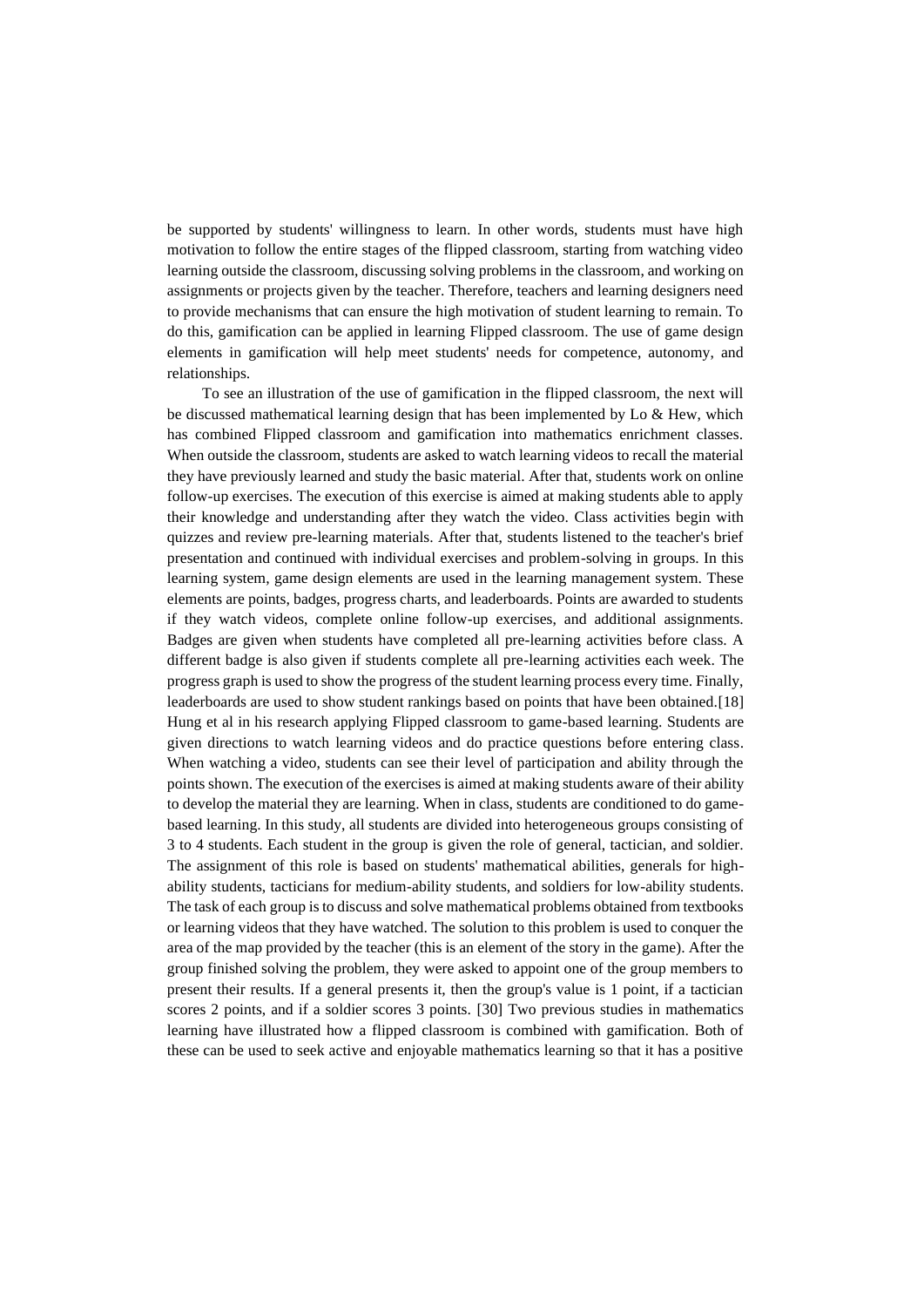impact on student learning outcomes and motivation. Using the game method effectively expected against student motivation.[38]

#### **3.5 How to apply a flipped classroom and gamification in online learning?**

Social change that suddenly occurs due to the spread of Covid-19 had caused stutter in a teaching-learning activity. The entire stage of education should be able to take transformation to drastically adapt to learning from home through online activity, the solution is educators are required to design learning by utilizing online media. The learning system is implemented through computer equipment that connects to internet network connection or in other words online learning. In various countries, several cities fall into the red zone category. In the red zone lockdown policy begins prevailing to avoid increasing cases and the victims due to infectious disease, therefore online learning be an alternative that can be used.

The syntax of the flipped classroom model combined with gamification in online learning consist of (1) students learning to make questions by themselves. Students watch the learning video by themselves at home and take notes or questions that they are not yet understood. Learning that is usually done in the classroom is transferred to the virtual classroom such as the use of "Google classroom" while the coordination through WhatsApp application. Google Classroom is a free online platform, while the teacher can create virtual classes and invite or add the students into the group. This can help the teacher to arrange the lesson material. In google classroom, the teacher has coordinated the learning material, namely the learning videos made by the teacher as well as the learning videos from Youtube various other sources of teaching materials. (2) The students enter the class via the web and discuss it. Learning via web begins with students filling out the attendance list first trough "google classroom" then the students with the help of the teacher discussing on the web. The use of zoom applications and other similar applications can help the students in discussing with the teacher without doing process directly learning. (3) Apply students' abilities in video projects. Students are asked to make a learning video by their version, videos are made with the aim so that students are more creative in the use of technology and help them to remember the material. (4) Measuring the ability of students with design gamification, measuring students understanding done online can be done by utilizing a gamification based application Including being able to use the Quizz application, Kahoot, and other applications. The use of gamification keeps students motivated to follow the learning consistently.

Learning using flipped classroom strategy combined by gamification can give many advantages in the process learning at during COVID 19 pandemic, however behind there are many advantages of implementing this strategy, there may be a challenge in it is implementation, the challenge that may be faced is students are not ready or not familiar with the flipped classroom learning process so that the students not interested in learning like this. Unprepared pre-learning assignment, inability to ask in learning activities outside the classroom Inability to understand video content, increasing learning load, inability to access prepared learning material may be very challenging. Therefore in implementing this strategy, every component of resulting learning must be considered. Firstly, learning video needs to be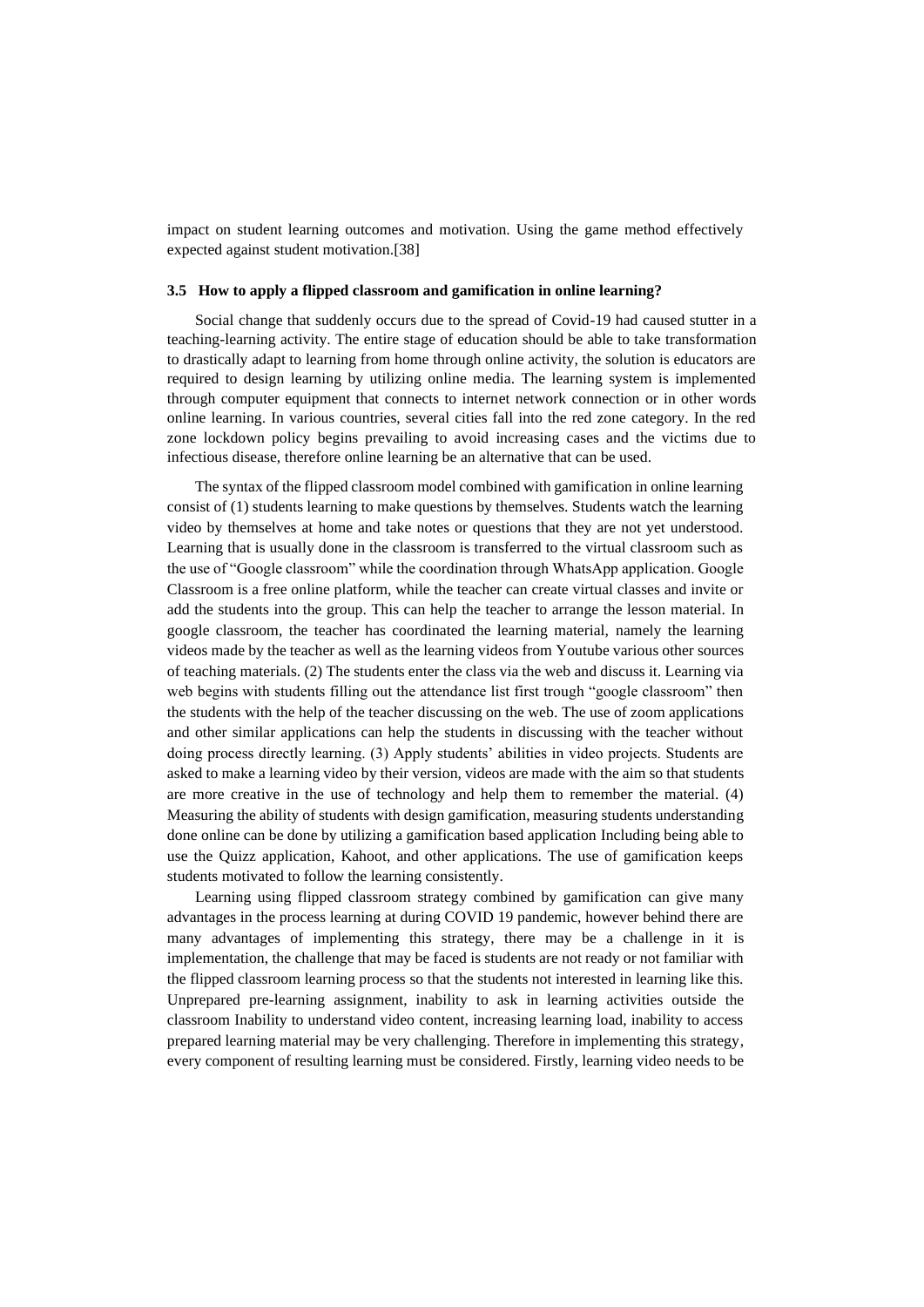well designed so that it optimal in facilitating students learning. The teacher needs to observe student's characteristics in their class to make a video that is aimed for students itself and sure it can be combined with element gamification. Secondly, it is necessary to practice exercise that aims to provide opportunities for students to apply their knowledge, with the exercise also can be known which students have conducted pre leaning activities. Third, the use of social media such as WhatsApp and others needs to be utilized to minimize meetings between students and teachers. Fourth, the activity of reviewing material that has been learned by students during independent learning outside the classroom needs to be done at the beginning of learning activities in the classroom. This is intended so that teachers can provide feedback to students regarding learning. Also, by doing this activity the teacher can see the misconceptions experienced by students and immediately correct them. Fifth, the problemsolving process is more emphasized during the learning process. Sixth, the teacher needs to provide continuous, timely feedback to students about developing their learning. This will provide insight to students about the distance between the reality of their learning abilities and the objectives to achieve.

# **4 Conclusion**

The conclusions that can be obtained based on the discussion in this article are the elements of game design in gamification can be used in learning to complement the flipped classroom approach so that students have the motivation to learn to participate fully in learning and can be used as learning strategies during the COVID-19 pandemic. Thus, students will get optimal results from what is student-centered learning can offer, namely personalization, high-level thinking, self-direction, and collaboration. With designs being considered from a variety of theoretical perspectives, the combination of flipped classroom and gamification has the potential to develop students' abilities and skills. Furthermore, the combination can increase the intensity of students to interact with technology. Thus, this kind of learning strategy will provide space for students to improve their technological literacy.

#### **Acknowledgments.**

Primarily, i would thank God for being able to complete this article with success, and to thank my lecture and advisors: Dr. Sri Hastuti Noer, M.Pd whose valuable guidance has been the ones that has been the ones that helped me complete this articel

## **References**

- [1] Siripongdee K, Pimdee P, Tuntiwongwanich S. A Blended Learning Model with IoT-based technology : Effectively used when the COVID-19 Pandemic? J Educ Gift Young Sci. 2020;8(2):905–17.
- [2] Mulenga EM, Marban JM. Prospective Teacher's Online Learning Mathematics Activities in The Age of COVID-19 : A Cluster Analysis Approach. Eurasia J Math Sci Technol Educ. 2020;16(9):1– 9.
- [3] Shahzad A, Hassan R, Abdullah NI, Hussain A, Fareed M. COVID-19 Impact On E-Commerce Usage : An Empirical Evidence From Malaysian Healthcare Industry. Humanit Soc Sci Rev.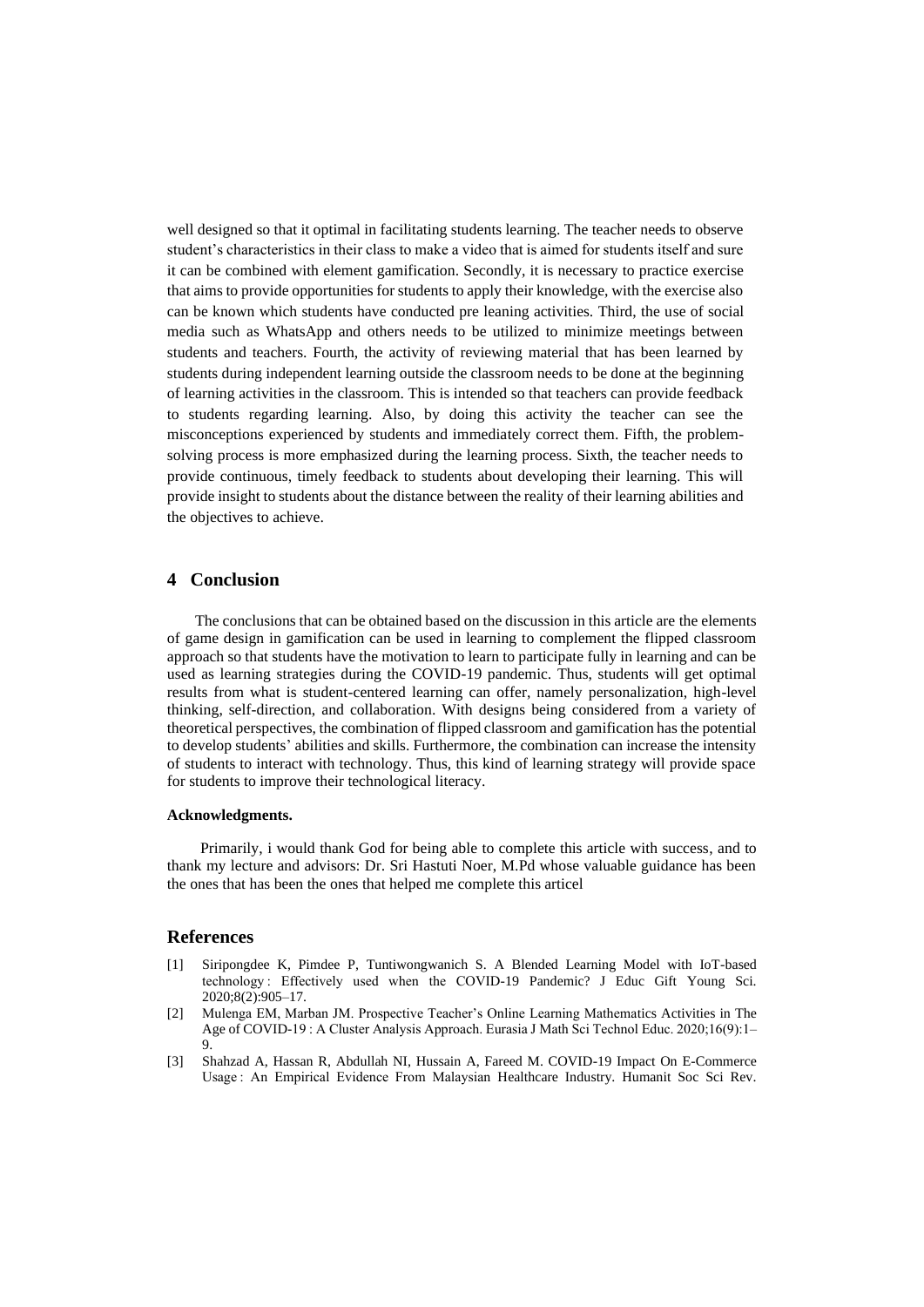2020;8(3):599–609.

- [4] Stukalo N, Simakhova A. COVID-19 Impact on Ukrainian Higher Education. Univers J Educ Res. 2020;8(8):3673–8.
- [5] Ahmad S, Zulfikar T, Hardiana F. The Use Of Social Media WhatsApp Among English Education Students For Solving Thesis Writing Problems. Humanit Soc Sci Rev. 2020;8(3):447–55.
- [6] Masrizal, Fata IA, Erdiana N. Investigating In-Service Teachers' Perceptions On Online And Autonomous Learning. Humanit Soc Sci Rev. 2020;8(3):456–65.
- [7] Wibawa B, Paidi. The Development Of Blended Learning Based On Handphone For Computer System Subject On XI Grade Of SMKN 1 Bengkulu City. Humanit Soc Sci Rev. 2019;7(3):497– 502.
- [8] Van VH. Identify Methods Of Teaching And Learning To Create Interest, Self-Study, And Creativity Of Students. Humanit Soc Sci Rev. 2020;8(3):646–56.
- [9] Mohamad M, Ghazali N, Hashim H. Secondary School Students' Perception on the Use of Google+ towards Improving ESL Writing Skills. Int J Emerg Technol Learn. 2018;13(9):224–38.
- [10] Lazakidou G, Retalis S. Using computer supported collaborative learning strategies for helping students acquire selfregulated problem-solving skills in mathematics. Comput Educ. 2010;54(1):3– 13.
- [11] Bhagat KK, Chang C-N, Chang C-Y. The Impact of the Flipped Classroom on Mathematics Concept Learning in High School. Educ Technol Soc. 2016;19(3):124–32.
- [12] Ayu I, Astuti K, Marhaeni AAIN. Pengaruh Pendekatan Matematika Realistik terhadap Prestasi Belajar Matematika ditinjau dari Kemampuan Numerik. E-Journal Progr Pascasarj Univ Pendidik Ganesha Jur Pendidik Dasar. 2013;3(3):2.
- [13] Utami SD, Asnawati R, Coesamin M. Efektivitas Penerapan Problem Based Learning Ditinjau dari Kemampuan Representasi Matematis. 2016;2(3):56–63.
- [14] Supriadi N, Syazali M, Lestari BD, Dewi ES, Utami LF, Afriansyah L, et al. The Utilization of Project Based Learning and Guided Discovery Learning: Effective Methods to Improve Students' Mathematics Ability. Al-Ta'lim J. 2018;25(3):262–71.
- [15] Chen Y, Wang Y, Kinshuk, Chen NS. Is FLIP enough? or should we use the FLIPPED model instead? Comput Educ. 2014;7(9):16–27.
- [16] Fautch JM. The Flipped classroom for teaching organic chemistry in small classes: Is it effective? Chem Educ Res Pract. 2015;16(1):179–86.
- [17] Rincon-Flores EG, Gallardo K, Fuente JM de la. Strengthening an Educational Innovation Strategy: Processes to Improve Gamification in Calculus Course through Performance Assessment and Metaevaluation. Int Electron J Math Educ. 2018;13(1):1–11.
- [18] Lo CK, Hew KF. A comparison of flipped learning with gamification, traditional learning, and online independent study: the effects on students' mathematics achievement and cognitive engagement. Interact Learn Environ. 2018;26(8):1–18.
- [19] Abeysekera L, Dawson P. Motivation and cognitive load in the flipped classroom: Definition, rationale and a call for research. High Educ Res Dev. 2015;34(1):1–14.
- [20] Koh JHL. Four pedagogical dimensions for understanding flipped classroom practices in higher education: A systematic review. Educ Sci Theory Pract. 2019;19(4):14–33.
- [21] Barbara M. Johnston. Implementing a flipped classroom approach in a university numerical methods mathematics course. Int J Math Educ Sci Technol. 2016;48(4):485–98.
- [22] Ramadhani R, Umam R, Abdurrahman A, Syazali M. The Effect Of Flipped-Problem Based Learning Model Integrated With LMS-Google Classroom For Senior High School Students. J Educ Gift Young Sci. 2019;7(2):137–58.
- [23] Tugun V. Impacts and Opinions on the Technology Self-Sufficiency of the Students who are Coding Education in the Flipped Classroom Adapted to the ARCS Motivation Model. TEM J. 2018;7(2):366–71.
- [24] Adams C, Dove A. Calculus Students Flipped Out: The Impact of Flipped Learning on Calculus Students' Achievement and Perceptions of Learning. PRIMUS Probl Resour Issues Math Undergrad Stud. 2017;28(6):1–29.
- [25] Sitorus MB. Studi Literatur mengenai Gamifikasi untuk Menarik dan Memotivasi: Penggunaan